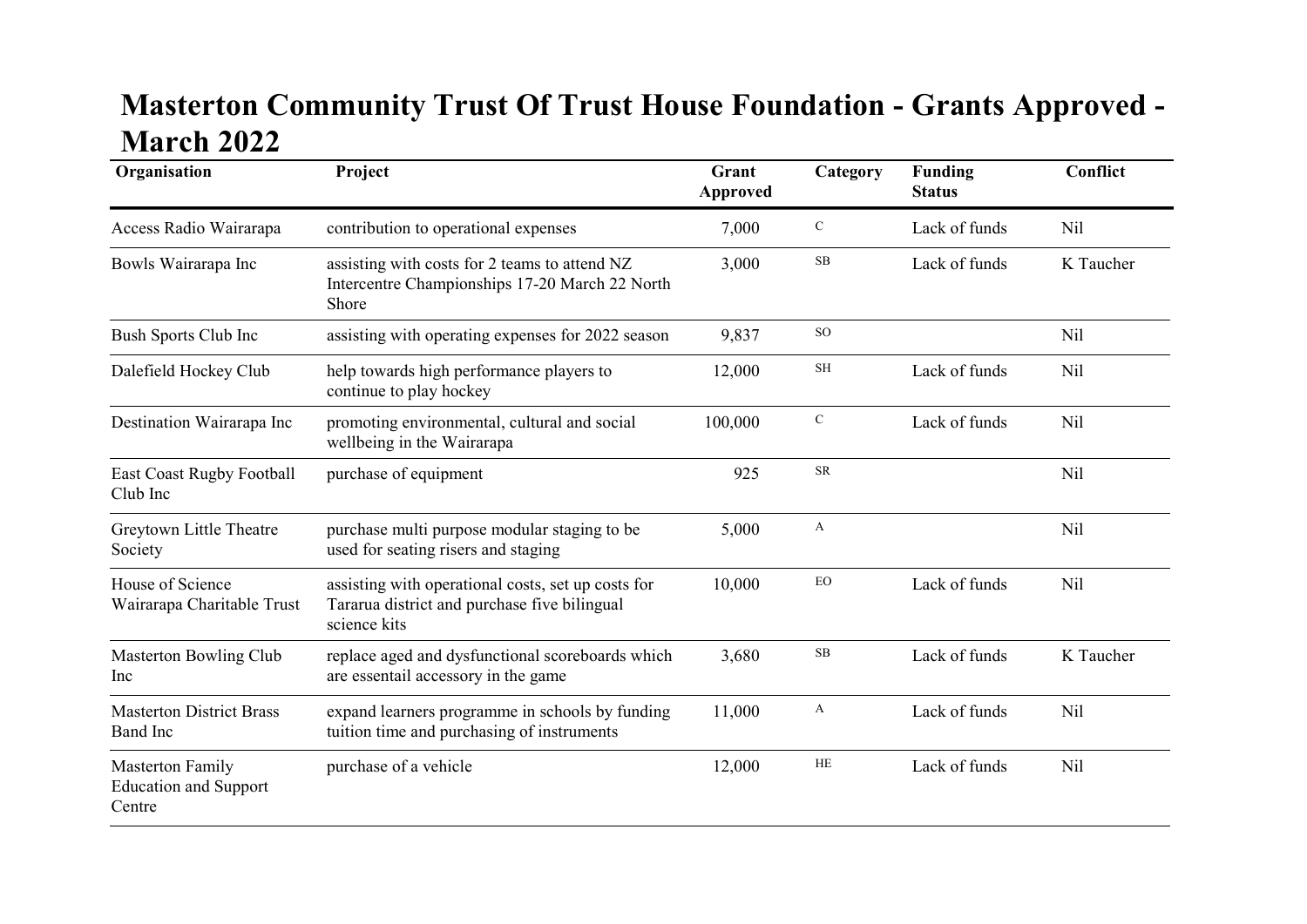| Organisation                                                    | Project                                                                                                           | Grant<br><b>Approved</b> | Category     | <b>Funding</b><br><b>Status</b> | Conflict        |
|-----------------------------------------------------------------|-------------------------------------------------------------------------------------------------------------------|--------------------------|--------------|---------------------------------|-----------------|
| Masterton Racing Club Inc                                       | assisting with rent of Tauherenikau Race Course<br>for race meeting March 2022                                    | 5,000                    | ${\bf C}$    | Lack of funds                   | Nil             |
| Rangatahi to Rangatira<br>Charitable Trust                      | assisting with costs of Molly's Slide at the<br><b>Carterton Swimming Pool</b>                                    | 10,000                   | $\mathbf{A}$ |                                 | Nil             |
| Royal New Zealand<br>Foundation of the Blind                    | assisting with salary costs of Recration and<br>Volunteer coordinator in the Wellington region                    | 6,000                    | ${\rm HD}$   | Lack of funds                   | Nil             |
| <b>St Teresa's School</b><br>(Featherston) Board of<br>Trustees | purchase and install a new playground and ipads                                                                   | 10,000                   | $\rm EP$     | Lack of funds                   | N <sub>il</sub> |
| Tararua Aorangi Rimutaka<br>Huts Committee Inc                  | upgrade of unsafe tramping track in the Tararua's                                                                 | 4,300                    | <b>SO</b>    |                                 | Nil             |
| Wairarapa Bush Rugby<br>Football Union Inc                      | implementation of the WBRFU Strategy Plans for<br>2022                                                            | 70,000                   | ${\sf SR}$   | Lack of funds                   | Nil             |
| Wairarapa Citizens Advice<br>Bureau                             | assisting with operational costs                                                                                  | 3,000                    | $\rm HE$     |                                 | K Taucher       |
| Wairarapa Parents Centre<br>Inc                                 | assisting with facilitator fees for both childbirth<br>education courses and weekly music and<br>movement classes | 5,000                    | $\mbox{EK}$  |                                 | Nil             |
| Wairarapa United Football<br>Club Inc                           | coaching funding and replacement of equipment<br>used for football in community programmes                        | 40,000                   | $_{\rm SS}$  | Lack of funds                   | Nil             |
| Wairarapa Volunteer<br>Centre Inc                               | run first aid courses for volunteers participating in<br>the Wai Walking Festival 2022                            | 3,500                    | HE           | Lack of funds                   | Nil             |
| <b>Wellington Free</b><br>Ambulance Service Inc                 | purchase a new Corpuls 3 Touch defibrillator                                                                      | 20,000                   | HE           | Lack of funds                   | Nil             |
| Whaiora Whanui GP<br>Services                                   | assisting with costs for 2022 Wairarapa Maori<br>Sports Awards 28 March 2022                                      | 4,000                    | <b>HE</b>    |                                 | Nil             |